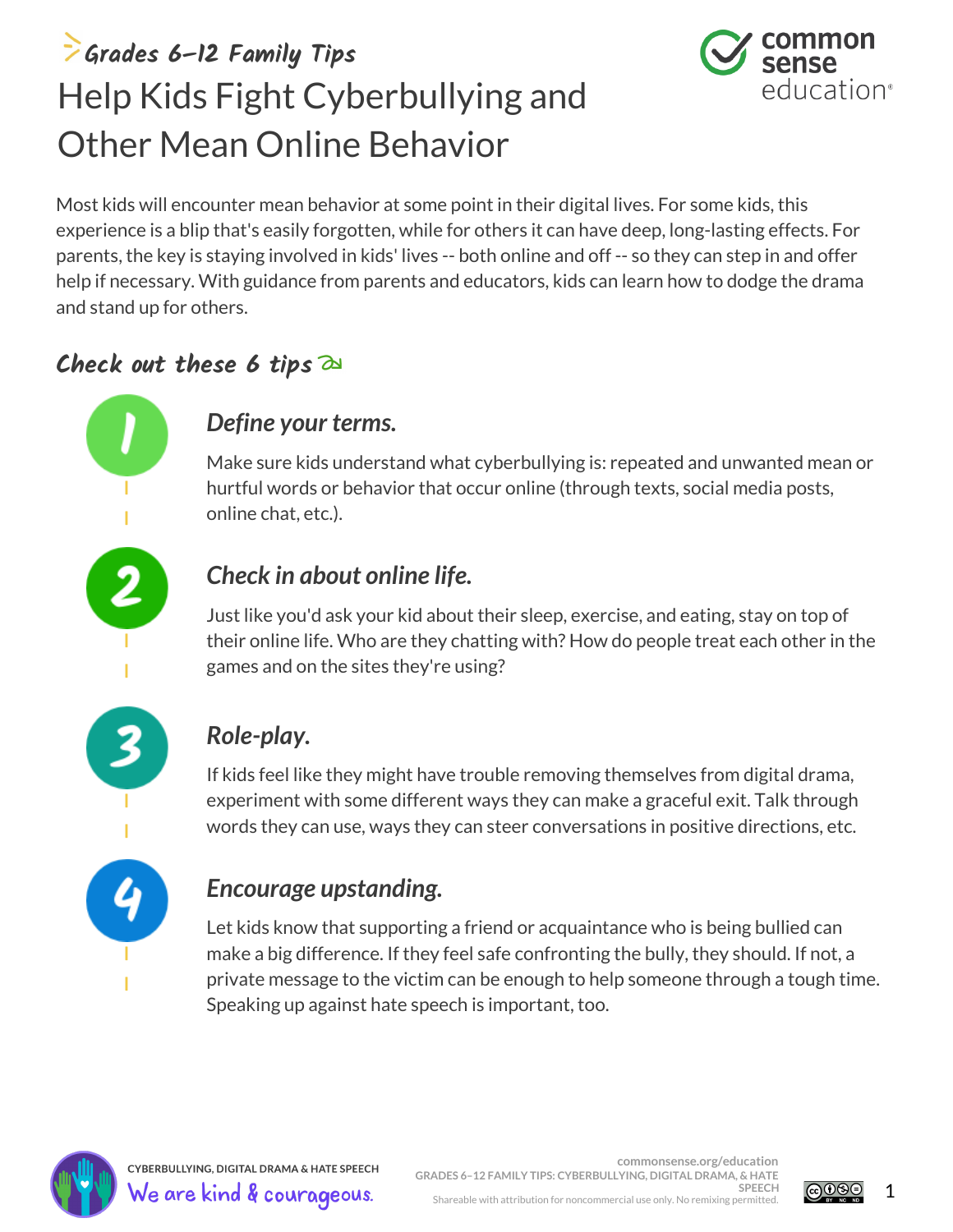### **Grades 6–12 Family Tips** Help Kids Fight Cyberbullying and Other Mean Online Behavior





#### *Take breaks.*

If you notice your kid getting pulled into digital drama, help them take a break. It's great if they can determine for themselves when they need to step back, but they might need some help setting limits. Putting devices to bed at a specific time, plus breaks for mealtimes and face-to-face connection, can help kids recharge.



#### *Review worst-case steps.*

Walk through what to do if your kid is being bullied online. First, step away. Ignoring a bully can be very effective. If the bullying continues, take screenshots or print out evidence. Then block the person. If it gets worse, report the behavior to a trusted adult. Talk about who those people are and make sure your kid has their contact information.



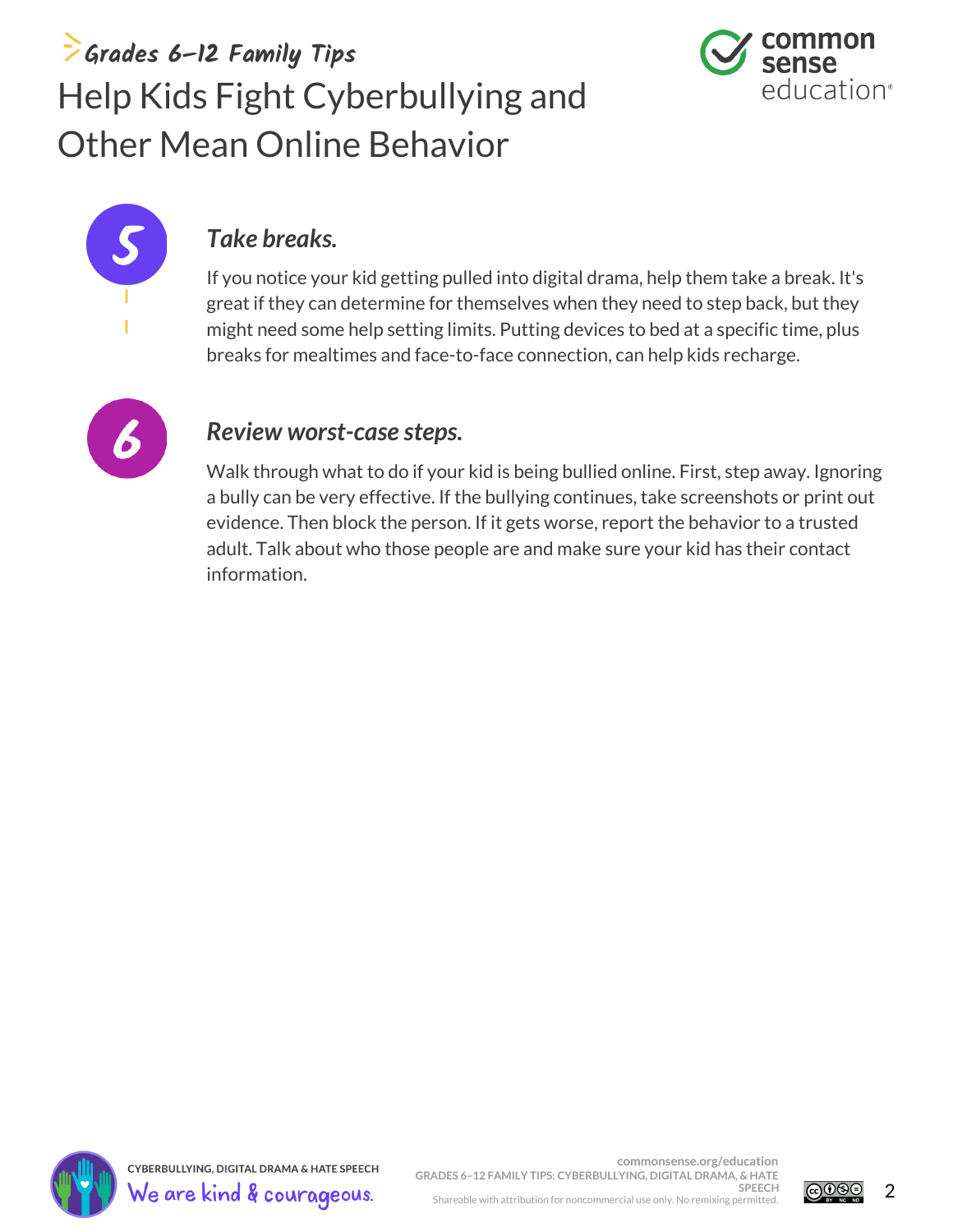# **It's Not Cyberbullying, But ...**

### Though someone's mean online behavior might not fit the definition, it can still hurt. By [Christine Elgersma](https://www.commonsensemedia.org/users/christine-elgersma/bio)

*A student sees a group of girls coming toward her in the hallway. One has been her best friend since second grade, but she doesn't know the others very well. She says hi to them as they pass. They all ignore her or roll their eyes, including her friend. A few lockers down, they whisper to each other while they stare at her and laugh behind their hands.*

While we can all agree the girls in this situation are being mean, can we call this bullying?

These "IRL" (in real life) scenarios happen all the time, and they often carry over into the online world. And though insults, exclusion, and even all-out aggression don't always

**Z common sense** media<sup>®</sup>



meet the technical definition of **[cyberbullying](https://www.commonsensemedia.org/cyberbullying/what-is-cyberbullying)**—ongoing, targeted harassment via digital communication tools over a period of time—they still hurt.

The best remedy for all these issues is prevention and education: Teaching kids what it means to be kind and respectful and **[a responsible digital citizen](https://www.commonsense.org/education/digital-compass)** can nip lots of trouble in the bud. But when and if problems start, it's good for parents to understand what's happening—and how to help.

So, other than straight-up cyberbullying, what are some other reasons our kids might be bummed by others' online behavior?

**Ghosting.** When friends cut off online contact and stop responding, they're ghosting. Refusing to answer someone's texts or Snaps is actually a way of communicating during a shift or upheaval among a group of friends. Often, instead of ever addressing the issue head-on, kids will just ignore the targeted person.

• **How to handle it.** Being ignored is tough. Instead of relying on the old parent standby, "If they're ignoring you, they're obviously not your real friends," try to **[empathize](https://www.commonsensemedia.org/character-strengths-and-life-skills)** and validate your kid's feelings. If they're willing, encourage them to try a face-to-face conversation with the ghosters. If that feels too hard, suggest your kid stop trying to get replies; the ghosters may come around, but if not, your kid is free to move on.

**Subtweeting.** When you tweet or post something about a specific person but don't mention them by name or tag them, you're subtweeting. Usually, subtweets are critical or downright mean. Since the target isn't tagged or even named in most cases, they might not know it's happening until someone clues them in.

• **How to handle it.** If your kid finds out someone is subtweeting them, they have a few options depending on the perpetrator. If it's a friend who's suddenly turned on them, it's a good time to address it face-to-face. If it's someone they don't know well or have a conflict with, it's best to ignore it. Engaging in a **[Twitter](https://www.commonsensemedia.org/website-reviews/twitter)** war (or conflict on any other platform) usually escalates the problem.

**Fake accounts.** Sometimes kids will create fake accounts in someone else's name and use that account to stir up trouble or hurt that person. In most cases, there's no way to trace who created the account, and even if it's shut down, the person can just create another one.

• **How to handle it.** Dealing with fake accounts can feel like a game of whack-a-mole. But a kid who's targeted should actively defend themselves by blocking and reporting it. Kids should also let friends know what's happening to set the record straight—and take some of the fun out of it for the person creating the accounts.